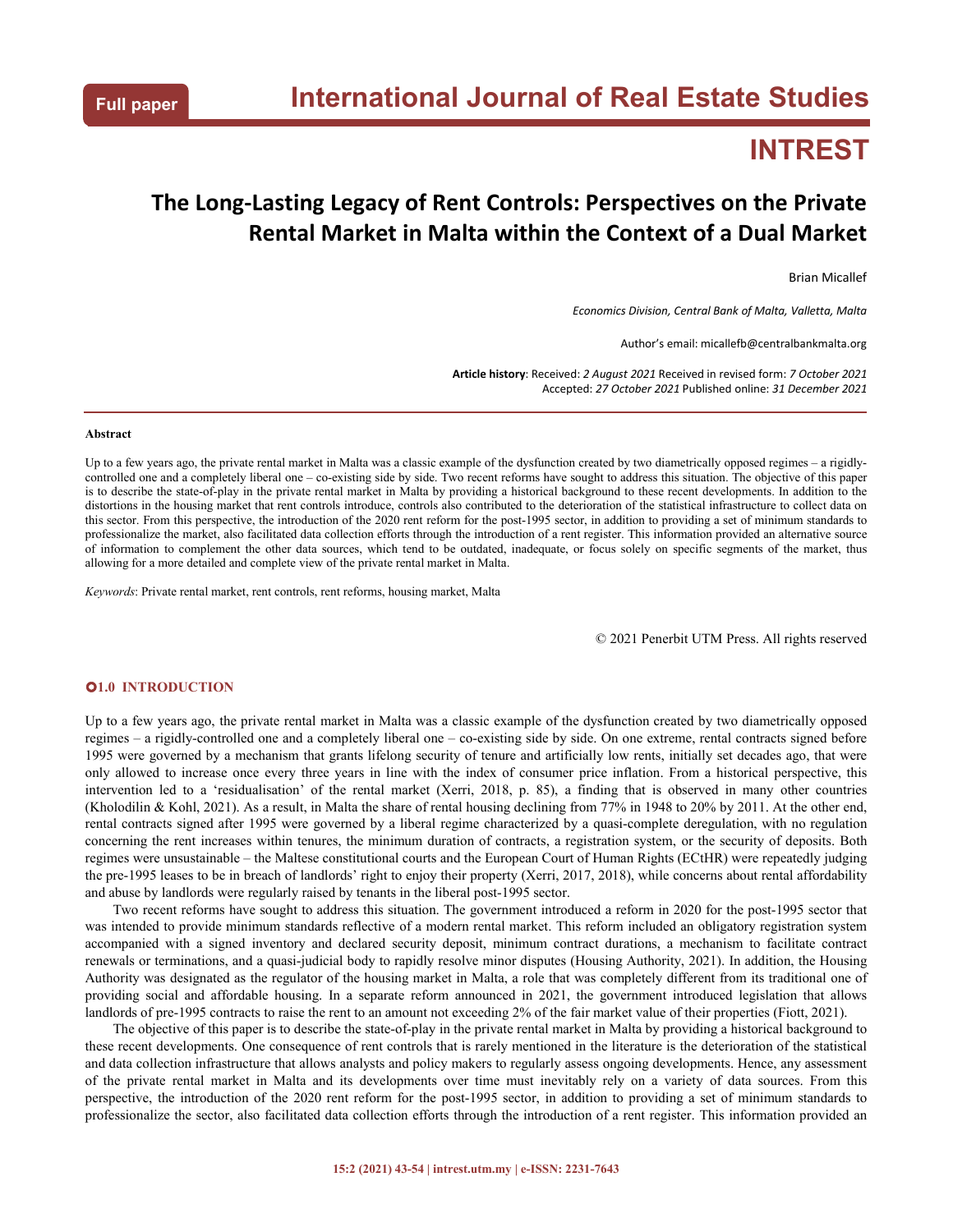alternative source of information to complement the other data sources, which tend to be outdated, inadequate, or focus solely on specific segments of the market, thus allowing for a more detailed and complete view of the private rental market in Malta.

This study contributes to the literature by describing the experience of a small European country with a long history of rent controls that, due to data limitations, is rarely included in cross-country comparison exercises. While in first half of the 20<sup>th</sup> century the rent control cycle was in synch with the experience in Europe, itdiverged in important ways from the path adopted by most European countries during the 1970s (Kholodilin, 2020). While some factors are country specific, Malta's experience with rent controls can provide some lessons for cities currently discussing the introduction of temporary controls to curb rising housing costs.

The rest of the article is organized as follows. Section 2 provides a literature review of the impact of rent controls. Section 3 discusses the evolution of the private rental market in Malta from the early 20<sup>th</sup> century, focusing in particular on the regulatory and political environment. Section 4 analyses the current state of play in the private rental market, focusing on the evolution of housing tenure, the socio-economic characteristics of tenants, the spatial distribution across the Maltese islands and developments in rents. Section 5 provides a discussion and conclusions.

# **2.0 LITERATURE REVIEW ON RENT CONTROLS**

In economic textbooks, rent controls are usually introduced as price ceilings, in which the government puts a legal limit to maintain prices below the market level (Sloman et al., 2015). This creates an excess demand for the artificially low price, leading to housing shortages that constitute potential negative efficiency consequences, ultimately affecting both landlords and tenants. While incumbent tenants benefit from the controls, landlords and prospective tenants suffer a loss – in almost allinstances, the latter loss exceeds the gains accrued to the benefitting tenants, resulting in a deadweight loss (Jenkins, 2009).

Early rent controls were very similar to price ceilings but over time they morphed into complex systems. In most countries, emergency rent controls in the 20<sup>th</sup> century were introduced during both world wars to prevent landlords from taking advantage of the sudden scarcity in housing. The first-generation of rent controls was effectively rent freezes that did not take costs or general price increases into account (Arnott, 2003). In many countries, they were retained long after their original imposition had passed due to the strong opposition of sitting tenants on their removal. The first-generation controls were eventually dismantled, either abolished altogether or replaced with the so-called second-generation of rent controls (Kholodilin, 2020). The latter were introduced after the oil price shocks of the 1970s and allowed the indexation of controlled rents to the general price level or building costs. Over time these have evolved to cover the regulation of rents only within tenures, thus providing security of tenure for incumbent tenants but leaving rents unrestricted between tenancies. According to the historical and multi-country dataset on rent controls developed by Kholodilin (2020), by 2019 many countries had completely abolished rent controls, while others, especially in Europe, had transformed strict first-generation controls into more flexible second-generation ones<sup>1</sup>. .

Over the longer term, rent controls tend to be a very inefficient redistribution mechanism. Turner and Malpezzi (2003) point out that the transfer efficiency – the ratio of benefits accruing to tenants to the costs imposed on the landlords – is much lower than 100 percent. Besides landlords, Andersson and Söderberg (2012) note that welfare gains from the deregulation of controlled rents might also accrue to potential tenants with greater willingness to pay. Empirical studies also find that rent controls raise rents orland prices in the uncontrolled sector (Fallis & Smith, 1984; Mense et al., 2019). Additional costs not included in the rental rates include long waiting lists, bribes and high search costs (Oust, 2018). In light of this, Jenkins (2009, p. 87) posits that "the beneficiaries of rent control may not extend much beyond those that were situated at the time of the imposition". Furthermore, the targeting of benefits is generally rather poor. According to Sims (2007), only 26 percent of rent controlled units in Massachusetts were occupied by renters in the bottom quartile of the household income distribution while 30 percent of units were occupied by tenants in the top half of the distribution. In addition, low-income groups are generally underrepresented in rent-controlled units suggesting that much of the transferred surplus could have been received by wealthier households.

One source of inefficiency relates to potential misallocation of existing housing units, as incumbent tenants have an incentive to remain in their controlled dwellings, even though their preferences and conditions might have changed (Ault et al., 1994; Glaeser & Luttmer, 2003; Gyourko & Linnemann, 1989). Diamond et al. (2019) find that tenants covered by rent controls in San Francisco were 20 percent more likely to remain in their housing unit relative to those not affected by the controls. Similarly, Sims (2007) estimates that decontrol in Massachusetts was associated with a decrease of renter stay of around 2 to 3 years, which is quite sizeable when compared to the mean renter stay of 6 years in his study. These lock-in effects will not only distort the allocation of housing but could discourage the mobility of the labour force (Basu & Emerson, 2000).

Rent controls influence the incentives and behaviour of landlords. For instance, landlords tend to reduce the maintenance of controlled units, eventually leading to the deterioration in the quality of rent controlled housing (Gyourko & Linneman, 1990; Sims, 2007). Under maintenance of rent-controlled properties is present even under tenancy rent control although, in these cases, landlords have an incentive to increase maintenance between tenancies to justify a higher rent from the new tenants (Arnott, 2003). In addition to the impact of new construction, rent controls can also shift the supply of rental units from the rental sector to the owner-occupied sector. Landlords may opt to convert controlled rental units to condominiums or office buildings (Diamond et al., 2019; Navarro, 1985), while developers have an incentive to construct luxury apartments, which are often excluded from rent controls. There are also externalities on the neighbourhoods associated with rent controls. For instance, Autor et al. (2014) study the rent control ordinance in Cambridge, Massachusetts and find that owners of non-controlled housing bore a significant portion of the cost as rent-controlled properties lower the amenity value of their neighbourhood. However, while mostly negative, the impact varies on a case-by-case basis and hinges on the specific regulation imposed by a jurisdiction under specific market conditions (Haffner et al., 2008; Turner & Malpezzi, 2003).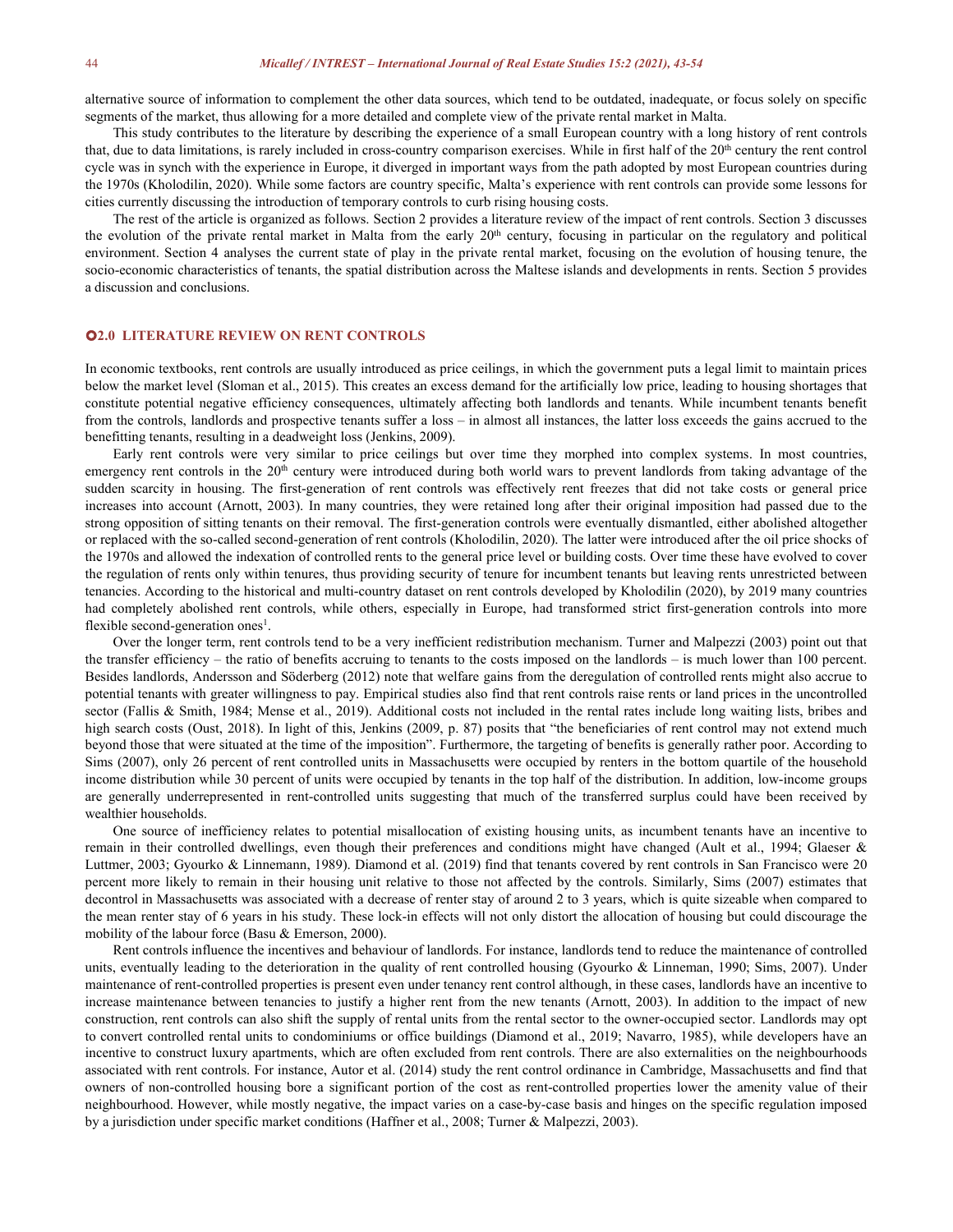# **3.0 THE HISTORY OF HOUSING AND RENT CONTROLS IN MALTA**

Rent controls have a long history in Malta, going back to the  $16<sup>th</sup>$  century at the time of the Knights of St. John (Vakili-Zad, 2007)<sup>2</sup>. 2 . Throughout the 20<sup>th</sup> century, rent regulation in Malta went through various cycles, oscillating between periods of tight controls and liberalization. Table 1 highlights the key legislation and reforms, which are described in more detail below.

In the 20<sup>th</sup> century, the first-generation style of rent controls took place after the First World War. In 1925, only four years after Malta obtained autonomy from the British in respectof local matters, the local Legislative Assembly introduced legislation that challenged the liberal values of the Civil Code to curb rising rents. The establishment of the Rent Regulation Board (RRB), which came into effect in 1929, fixed the fair rent ceiling at 40 percent over and above the fair rent at which premises were leased, or could have been leased, at any time before 1914 (Saliba, 2012). The RRB was entrusted to oversee the conditions for the renewal of leases, the new rents requested by landlords and the reasons for refusal of contract extensions. In 1931, the Governor of the Maltese islands reinstated and gave permanent applicability to the *Reletting of Urban Property Ordinance*, today Chapter 69 of the Laws of Malta, which was heavily based on its 1925 predecessor. This intervention has set the pace for subsequent legislation on rent controls.

A second round of first-generation controls was introduced after the Second World War. The aerial attacks during the warled to huge devastations in the housing stock, especially in the densely populated harbour area. Estimates suggest that around 17 percent of the country's housing stock was destroyed or heavily damaged during the war (Vakili-Zad, 2007). The main challenge in the post-war period for the Maltese administration was the reconstruction of the worst hit zones and the provision of housing for those that were left without a roof on their heads. Legislation was introduced in 1944 – *Rent Restriction (Dwelling Houses) Ordinance*, today Chapter 116 of the Laws of Malta – to safeguard tenants from the rapid increase in the cost of living after the war and to restrictthe landlords from passing the entire burden on the tenants. At the time, homeownership was not common and according to the 1948 Census, 77% of households in Malta were tenants. In addition, the absence of a proper mortgage system rendered property purchases completely unaffordable for large sections of the population. The 1944 ordinance made a distinction between 'old', 'new' and 'furnished' houses. Rents on old houses were frozen at their pre-war levels, set to 31 March 1939. Rents on new houses, defined as those that were completed after 31 March 1939, were capped at a sum equivalent to a return of 3.5 percent per annum on the freehold value of the site and 5 percent on the capital outlay on construction. The legislation allowed for a supplementary rate on the furniture if the property was let furnished. The ordinance allowed extensive tenant protection, with leases being inherited amongst family members living in the same house. As an emergency measure, in 1943 the government enacted the *Housing (Requisition) Act*, which allowed the State to requisition private property to allocate to applicants for alternative accommodation. Although this measure was initially designed to be temporary measure, it ended up lasting for five decades, being completely repealed in 1995. Legislative amendments in the late 1940s kept the old rents frozen at their 1939 levels. Landlords of the latter buildings were thus placed at a huge disadvantage on the market and this constituted the first, in a series of legislation enacted in subsequent years that imposed on landlords the government responsibility of subsidizing tenants (Ministry for Social Policy, 2008).

| Year     | <b>Description</b>                                                 |  |  |  |  |
|----------|--------------------------------------------------------------------|--|--|--|--|
| pre-1925 | Civil Code - Law of letting and hiring                             |  |  |  |  |
| 1925     | Control of Rents of Immovables Act                                 |  |  |  |  |
| 1929     | Urban Rent Regulation Act - establishment of Rent Regulation Board |  |  |  |  |
| 1931     | Reletting of Urban Property (Regulation) Ordinance                 |  |  |  |  |
| 1943     | Housing (Requisition) Act                                          |  |  |  |  |
| 1944     | Rent Restriction (Dwelling Houses) Ordinance                       |  |  |  |  |
| 1959     | Housing (Decontrol) Emergency Ordinance                            |  |  |  |  |
| 1979     | Act XXIII of 1979 - reversal of 1959 ordinance                     |  |  |  |  |
| 1995     | Act XXXI of 1995 - liberalized post-1995 rental market             |  |  |  |  |
| 2009     | Act $X$ of 2009                                                    |  |  |  |  |
| 2020     | Private Residential Leases Act                                     |  |  |  |  |
| 2021     | Act XXIV of 2021 - targeting pre-1995 leases                       |  |  |  |  |

**Table 1** Key legislation related to the rental market since the  $20<sup>th</sup>$  century (Source: Saliba, 2012; Vakili-Zad, 2007; Xerri, 2017, 2018)

In line with the predictions from economic theory, the introduction of rent controls has discouraged the development of new rental housing units. In his report to the Maltese government in 1955, Mr. G. A. Atkinson, Housing Advisor to the Colonial Office, estimated the need of 10,000 new dwellings in Malta (Vakili-Zad, 2007). However, his recommendations were curtailed by the political crisis at the time, while the excess of demand over supply led to a thriving black market in illegal key money (Vakili-Zad, 2007).

The colonial administration that took control of the Maltese islands in the late 1950s addressed the housing shortage by drafting an emergency ordinance to decontrol all houses built after March 1959 or owner-occupied on that date. This legislation created a new class of rentable buildings that were totally exempt from rent control and, more importantly, from the requisition powers of the government.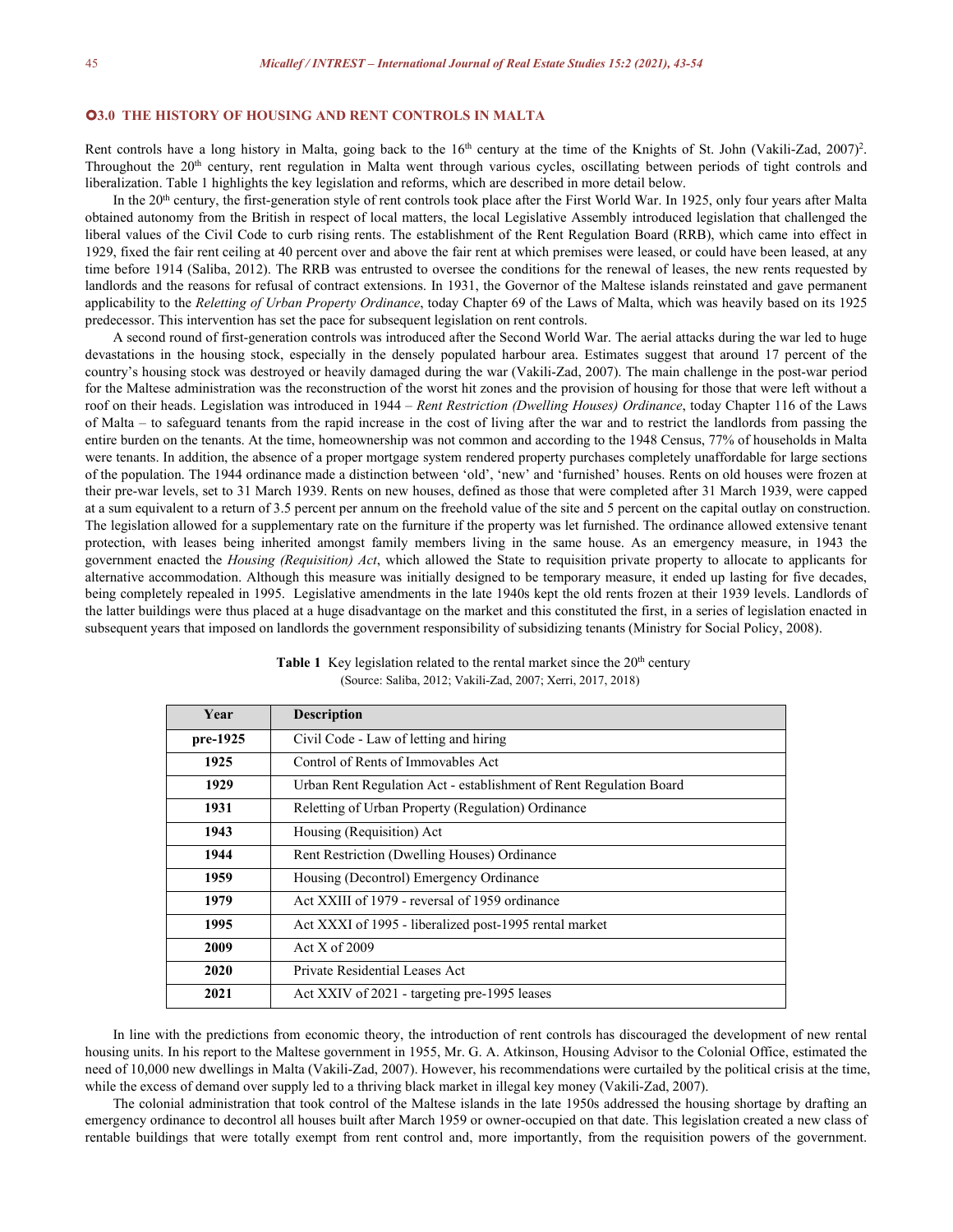However, pre-1959 leases were still governed by past ordinances, which remained simultaneously in place. It goes on to confirm a finding from the literature that, once in place, rent controls are politically difficult to remove.

Buoyant building activity in the 1960s led to the urbanization of large areas of Malta, with successive governments complementing the private sector with extensive construction of social housing. The government introduced the Home Ownership Scheme (HOS) in 1962, which distributed, under emphyteusis, building plots for terraced houses at subsidized ground rents, grants and heavily subsidized home loans to engaged and married couples. A bank that specialized in housing finance, the Lohombus Corporation, was set up to encourage households to build or purchase their houses through relatively easy credit. This was a significant innovation at a time when society's perception of borrowing to purchase a property was stigmatized, while borrowing facilities were both restricted and restrictive (Xerri, 2018). Direct housing intervention by the Government eventually reached its peak in the 1970s and 1980s. However, rather than relinquishing its requisition power, which were originally intended to be a temporary measure to address housing shortages after the war, the government used them more vigorously (Vakili-Zad, 2007). Despite the increase in homeownership, the government could not afford to alienate around half the population that were still tenants, as huge disparities in payable rents had emerged over the years among the different categories of rentable dwellings.

The third cycle of rent regulation started in 1979. In this case, however, the provisions ofthe Maltese legislation differed significantly from those that characterize the second-generation rent controls in other countries, and were more in the spirit of the first-generation controls that were introduced during the war period. Draconian measures were introduced that imposed excessive tenant protection at the expense of landlords. The most onerous obligation was the automatic renewal of the leases on their termination. Increases in rents, which would be reviewed every fifteen years according to the increase in the index of consumer price inflation, were limited to twice the previously paid rent. Temporary emphyteutical grants<sup>3</sup> were converted into leases and these contracts also started to benefit from legal protection – this provision continued to cause legal headaches to policy makers till very recently, eventually leading to amendments in the legislation in 2018 (Fiott, 2021). Allowances for maintenance were so limited that it was unlikely for landlords to recoverthe amount spent, with the consequence that most of these dwellings were allowed to deteriorate (Vakili-Zad, 2007).

The creation of development zones in the late 1980s, the elimination of popular schemes such as HOS and strict rent controls led to rapid increases in property prices in the 1990s and early 2000s. To a large extent, the rise in house prices was due to the increasing price of land, which is a very scarce asset in a small island economy like Malta. Estimates suggest that the cost of land increased from around 7 percent of the price of a house in 1970 to 58 percent in 1998 (Camilleri, 2011). At the same time, the 1995 census indicated the presence of around 20,000 permanently vacant properties. In addition to the low demand for rental housing, property owners were very skeptical in renting their properties due to the country's history with rent controls, preferring to leave their dwellings vacant instead (Ministry for Social Policy, 2008).

A rent reform of 1995 – *Act XXXI of 1995* – abolished all rent controls except for those contracts entered before June 1995, thus creating a dual rental market of pre-1995 and post-1995 leases. This reform was intended to revive the rental market by encouraging the letting of vacant properties, with its liberalizing spirit being decisively in favour of landlords. To stimulate the rental sector, the government also abolished its requisition powers and freed post-1995 rentals from government control. However, pre-1995 leases remained governed by the old regime – a constant reminder that, once in place, these controls are politically difficult to remove. Ultimately, however, this reform was not successful in reviving the private rental market, as the share of tenants continued to decline, from 23% in 1995 to 20.6% and 19.9% in 2005 and 2011, respectively. It also failed to address the problem with vacant dwellings, which according to the 2005 census, had doubled in a decade, standing at 43,108 units in 2005.

A fundamental tenet for the need to reform the pre-1995 rent laws, which was increasingly recognized by the mid-2000s, rested on whether the original conditions that demanded government intervention, sometimes going back to the war period, remained a legitimate social need or whether they became a blatant abuse for others that, in the current circumstances, would not even qualify for social housing. This came primarily as a response to a number of European Court of Human Rights (ECtHR) judgements, delivered in 2006, which recommended that Malta establishes clearer criteria on what constitutes a 'fair rent', 'decent profit' and a 'tenant in need' (Xerri, 2018). From this perspective, the pre-1995 regime was deemed to be unfairly shifting the burden of social housing from the government to the private sector. This was clearly stated in a White Paper published in 2008 by a task force set up by the Ministry for Social Policy to reform the rental market in Malta. The report articulated the discussion and recommendations on the following, "the need to assure that the premise of social justice in terms of the continued impacts of the pre-1995 rental laws are borne primarily by the party that is truly responsible for providing for social inclusion: the State, as well as by the tenantwhere it is so evident that possession of tenancy under the pre-1995 laws constitute a misuse of the original spirit of why these laws were introduced in the first instance" (Ministry for SocialPolicy, 2008, p. 7)

The ensuing rent reform of 2009 – *Act X of 2009* – amended the 1995 reform and stipulated that all pre-1995 leases will gradually revert to their open market rent levels. The reform introduced some basic standards – it stipulated that all rental agreements entered into after 1 January 2010 had to be undertaken via a written contract, which was previously not the case – but was clearly insufficient in addressing the artificially low rents. In particular, it imposed a minimum rent of  $\epsilon$ 185 per annum unless agreed otherwise by both parties, which will be adjusted automatically every three years by the increase in the index of consumer price inflation. The reform ended the perpetual right to causa mortis inheritance to successive generations but a restricted security of tenure, for clearly defined beneficiaries, was still included with regards to main residencies. With this restricted security of tenure, Camilleri (2010) notes that some premises may take between 20 to 35 years before they revert back to their open market conditions. The 2009 reform covered not only residencies but the entire rental market, including also summer residencies, garages, clubs and commercial premises, although different conditions applied to these categories (Camilleri, 2010).

The unanticipated increase in demand for rental properties brought about by the sharp influx of foreign workers, which increased rapidly after 2013, took place in a completely de-regulated post-1995 market. The latter segment continued to be characterized by no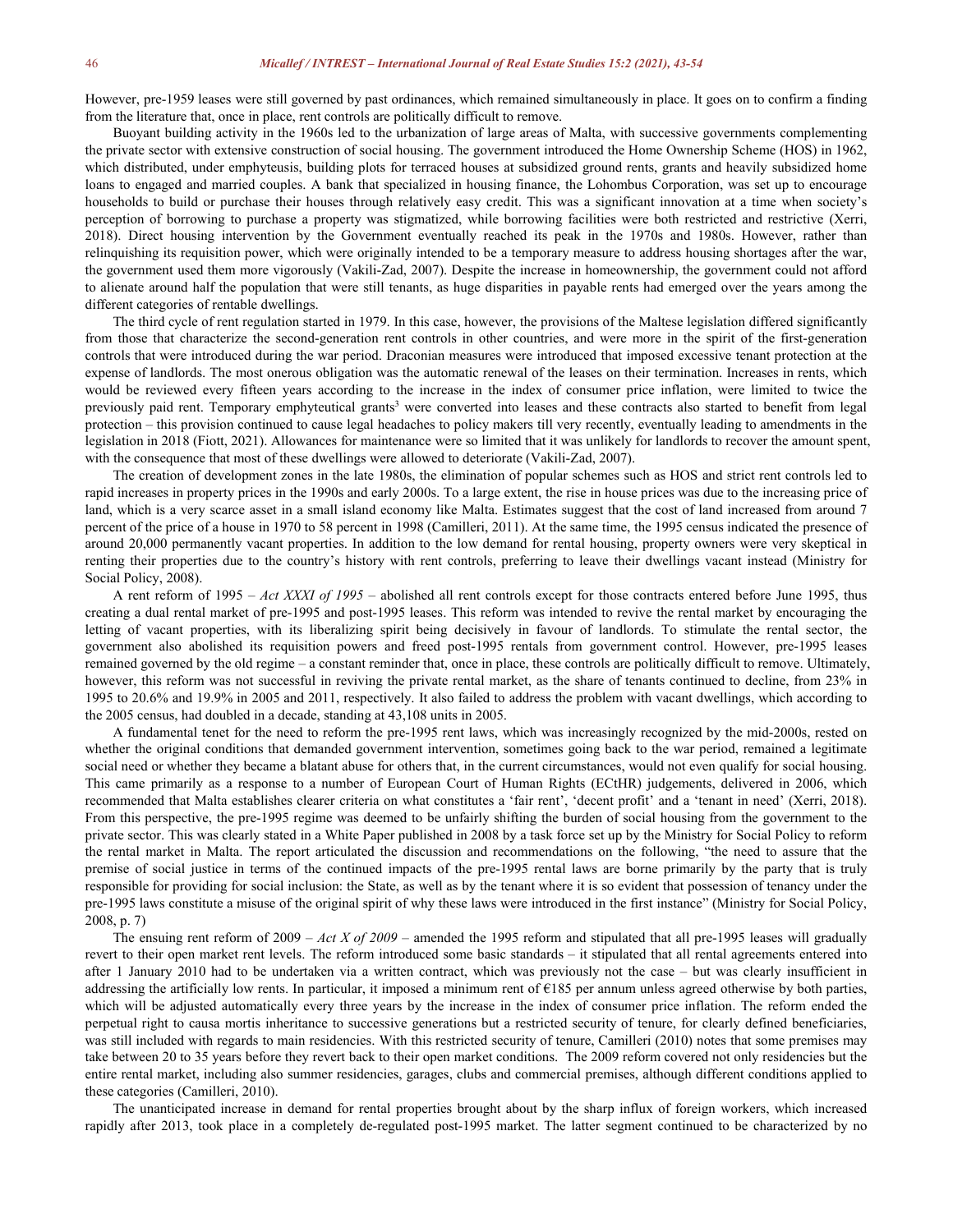regulation concerning the rent increases within tenures, minimum contract duration, a registration system or deposit guarantees, while disputes between parties faced long court cases. This situation was leading to abuse and affordability concerns for tenants.

As a result, another reform was introduced in 2020 – the *Private Residential Leases Act of 2020* – that was intended to provide a set of basic minimum standards for the post-1995 rental market. This included an obligatory registration system with a signed inventory and declared security deposit, minimum contract durations, legal mechanisms to facilitate contract renewals or terminations, and a quasijudicial body to resolve minor disputes in a swift manner (Housing Authority, 2021). The Housing Authority was designated as the regulator of the housing market, with additional powers and responsibilities in addition to its traditional role of providing social and affordable housing.<br>Besides the distortions in the housing market, rent controls have exerted important implications on human rights levels. The turning

point in Europe was represented by the judgement of *Hutten-Czapska v. Poland* by the ECtHR in 2006 that shifted decisively towards a more liberal interpretation of Article 1 of Protocol No. 1 to the European Convention for the Protection of Human Rights and the Fundamental Freedoms with respect to rental cases (Xerri, 2017, 2018). Since then, the constitutionality of the pre-1995 rent laws have been repeatedly challenged before the Maltese Courts and the ECtHR and most cases brought by landlords arguing a breach of theirrights to property has been upheld by both Courts and awarded them compensation (Xerri, 2017). This situation was brought about by the inadequacy of the 2009 reform to address the disproportionality created by the pre-1995 regime. In addition to the legal problems, this situation also presented social challenges since, at every constitutional judgement decided in favour of a landlord, a household risked facing the threat of eviction. To address this situation, the government announced another reform in  $2021 - XXIV$  of  $2021 -$  targeting specifically the pre-1995 leases. The new regulations will allow landlords to request the RRB to increase rent to an amount not exceeding 2% of the fair market value of the property. A means testing exercise will be carried out by the RRB on the tenant, with thresholds set for both income and capital that vary in accordance with the age of the tenant. Those that fail the means-test will be required to vacate the dwelling within two years. Landlords are allowed to make a new request for an increase after six years from the first request or if there is a change in the economic circumstances of the tenant. However, tenants that now face higher rents may apply with the Housing Authority to benefit from a subsidy on their rent. For instance, pensioners can benefit from a subsidy that covers the entire increase in annual rent up to a maximum of  $\epsilon$ 10,000. Hence, this reform will see the government absorb a substantial amount of the additional rental costs for the estimated 10,000 to 10,500 households that still reside in this market segment (Fiott, 2021).

# **4.0 THE IMPACT ON THE RENTAL MARKET**

One consequence of the institution of rent controls that is rarely mentioned in the literature isthe deterioration of the statistical and data collection infrastructure on this sector that allows analysts and policy makers to regularly assess ongoing developments. Hence, any assessment of the private rental market in Malta and its developments over time must inevitably rely on a variety of data sources, such as the Census of Population and Housing, surveys and reports that rely on advertised data. There are many elements that define data quality in these sources, such as its timeliness, representativeness, and accuracy, as well as the level of detail they provide. A common approach used in social sciences is to apply a triangulation method, that is, trying to cross-check the data or research from multiple sources in order to provide a more detailed and balanced picture of the situation. This is especially importantif policy decisions are to be based on the careful use of rigorous evidence.

#### **4.1 Impact on Housing Tenure**

The Census of Population and Housing provides the most detailed information about the housing market in Malta (NSO, 2014). The Census is held once every ten years and the latest one provides a snapshot of the situation in 2011. The rental market in the Census is distinguished between *'furnished'* and *'unfurnished'* tenancies, with the latter consisting primarily of pre-1995 leases and social housing.

According to the 2011 Census, the share of the rental market stood at around 20% of the occupied dwellings in Malta, though the share of furnished rents only stood at 5%. According to the Census, the rental market in 2011 consisted of 22,351 units classified as '*Rented unfurnished*' and 7,994 units classified as '*Rented furnished*'. The 22,351 units in the former category consisted of 7,518 Government units, 14,561 units from private landlords and 272 units from the Church. In 2011, the median annual rent in this category stood at €186, in line with the minimum specified bythe 2009 reform. On the contrary, the units in the '*Rented furnished'* category were mostly owned by the private sector and the median annual rent in this sector amounted to  $63,537$ . In addition to providing the most comprehensive picture of housing in Malta, samples extracted from the Census still provide the basis for regular surveys held by the National Statistics Office on population and housing in Malta.

Figure 1 illustrates the distortions imposed by the institution of rent control on the Maltese housing market since the late 1940s. As a direct consequence of rent controls, together with government incentives to promote home ownership, the proportions of the housing sector in rental and owner occupation have undergone an inversion since 1948. The rental sector has declined from 77% of the housing market in 1948 to 20% by 2011. Overall, this is in line with the observation in many other countries, especially since the controls introduced in the 1970s were more akin to first-generation rent controls, of the type introduced during the war period, which tend to have a stronger adverse effect on the rental market (Kholodilin & Kohl, 2021). Indeed, this long-term decline has been more pronounced than that observed in other major European countries (Haffner et al., 2008). On the other hand, the share of home ownership has gradually increased from 23% to 77% over this period.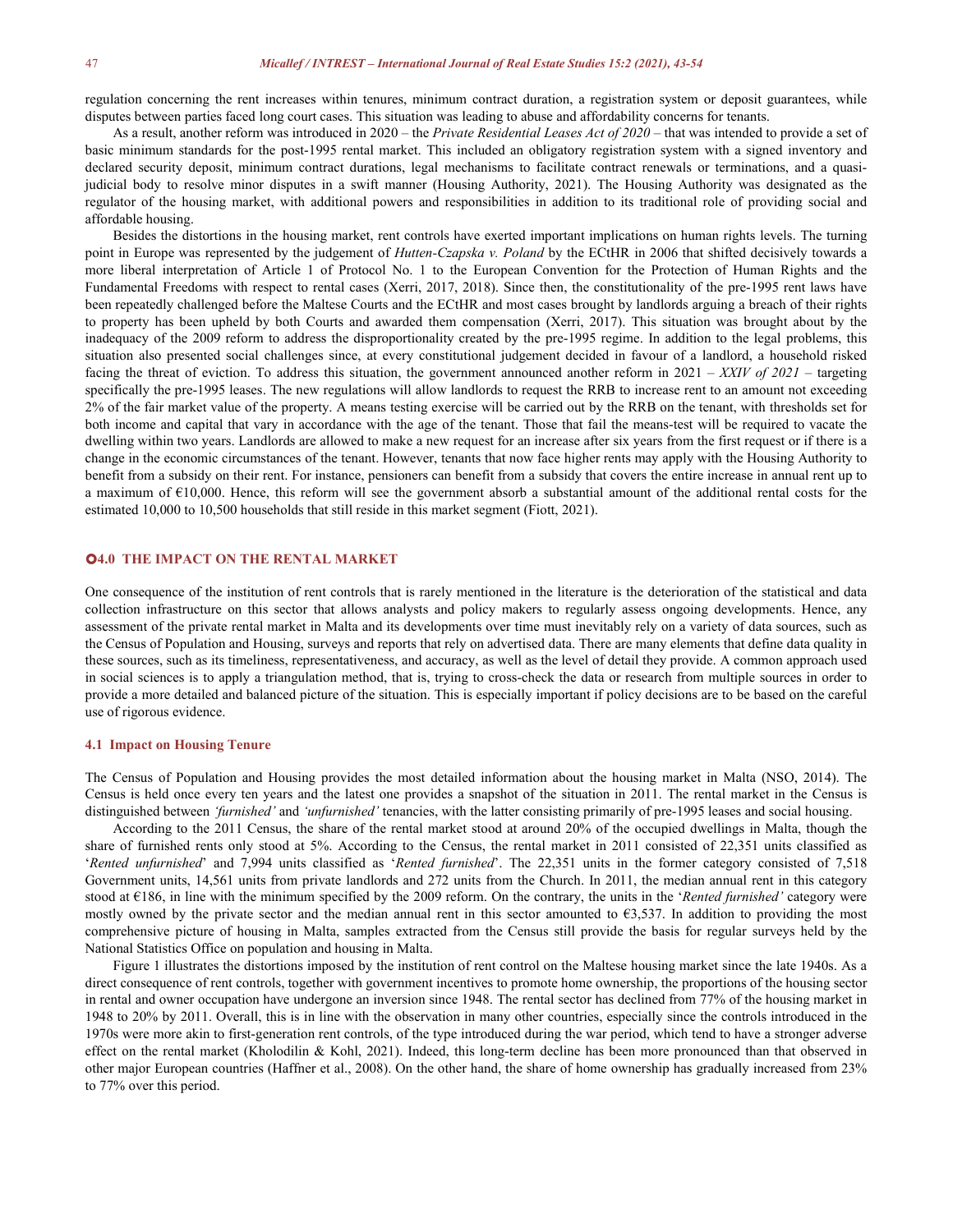

**Figure 1** Long-term perspective of housing tenure in Malta (Source: NSO, 2014)

More updated information is obtained from the Survey on Income and Living Conditions (SILC), which is held every year by the National Statistics Office of Malta. This survey can be used to analyze trends in housing tenure over time, while its European dimension makes it possible to compare the domestic situation with other European countries.

Table 2 compares the evolution of housing tenure in Malta and the EU between 2011 (the year of the Census) and 2019 from SILC. The homeownership rate in Malta has remained broadly stable at around 80%, which is significantly higher than the corresponding average in the EU. The most pronounced change in housing tenure in Malta took place in the post-1995 private rental sector – classified as *'rent at market prices'* in the SILC – which rose from 2.1% to 8.7%. On the contrary, the share of tenants classified as *'rent at reduce price or free'*, which includes pre-1995 leases, declined to 11.5% in 2019. Despite the increase in rents at market prices, it is highly likely that the SILC – like most other survey-based estimates – underestimates the true extent of the increase in the size of the private rental sector as foreign-born residents tend to be inadequately covered in local surveys (Barnes, 2008) 4 . For this reason, more up-to-date estimates ofthe size of the private rental market will only be available in the next Census of Population and Housing, which the National Statistics Office is expected to carry out in 2021.

|                                                | <b>Malta</b> |      | ЕU   |      |
|------------------------------------------------|--------------|------|------|------|
|                                                | 2011         | 2019 | 2011 | 2019 |
| Owner                                          | 80.2         | 79.8 | 70.5 | 69.2 |
| Owner, with mortgage or loan                   | 17.8         | 21.3 | 27.4 | 26.5 |
| Owner, no outstanding mortgage or housing loan | 62.5         | 58.4 | 43.1 | 42.6 |
| Tenant                                         | 19.8         | 20.2 | 29.5 | 30.8 |
| Tenant, rent at market price                   | 2.1          | 8.7  | 17.6 | 22.2 |
| Tenant, rent at reduced price or free          | 17.7         | 11.5 | 11.9 | 8.6  |

**Table 2** Housing tenure according to the Survey on Income and Living Conditions (SILC) (Source: Survey on Income and Living Conditions)

Finally, the rent register of the Housing Authority provides a valuable source of information on the registration of rents. During the first year that the *Private Residential Leases Act* came into force, a total of 30,483 original contracts were registered with the Housing Authority in 2020. Of these, 858 contracts were terminated during the yearin accordance with the terms stipulated in the respective contracts, while another 4,138 contracts were terminated before the expiry of the original termination date which, in part, could be due to the impact of Covid-19 as some foreign workers decided to go back to their home countries. A total of 25,487 contracts were still active on 31 December 2020. At the currentjuncture, it is not possible to accurately quantify this amount as a percentage of all leases that should have been registered although discussions with the Housing Authority suggests that this was considered to be a substantial turnout for the first year of the reform and one that exceeded their expectations (Briguglio, 2021).

#### **4.2 Impact on Housing Quality**

Information on the stock of housing is obtained from the Census of Population and Housing. The stock of housing units used in pre-1995 dwellings is much older than those occupied in the post-1995 rental housing. According to the Census, more than 60 percent of the total occupied housing in Malta was built after 1970. When it comes to unfurnished rental dwellings, which mostly consists of pre-1995 leases, 73 percent of them was built before 1970, with 40 percent being constructed before 1945. This corroborates the above evidence that pointed to a sharp decline in the share of tenure afterthe 1979 controls. On the contrary, furnished rental dwellings are much more modern. In this case, 71 percent of housing units used for post-1995 rents were constructed after 1970, with slightly more than a quarter being built after 1991.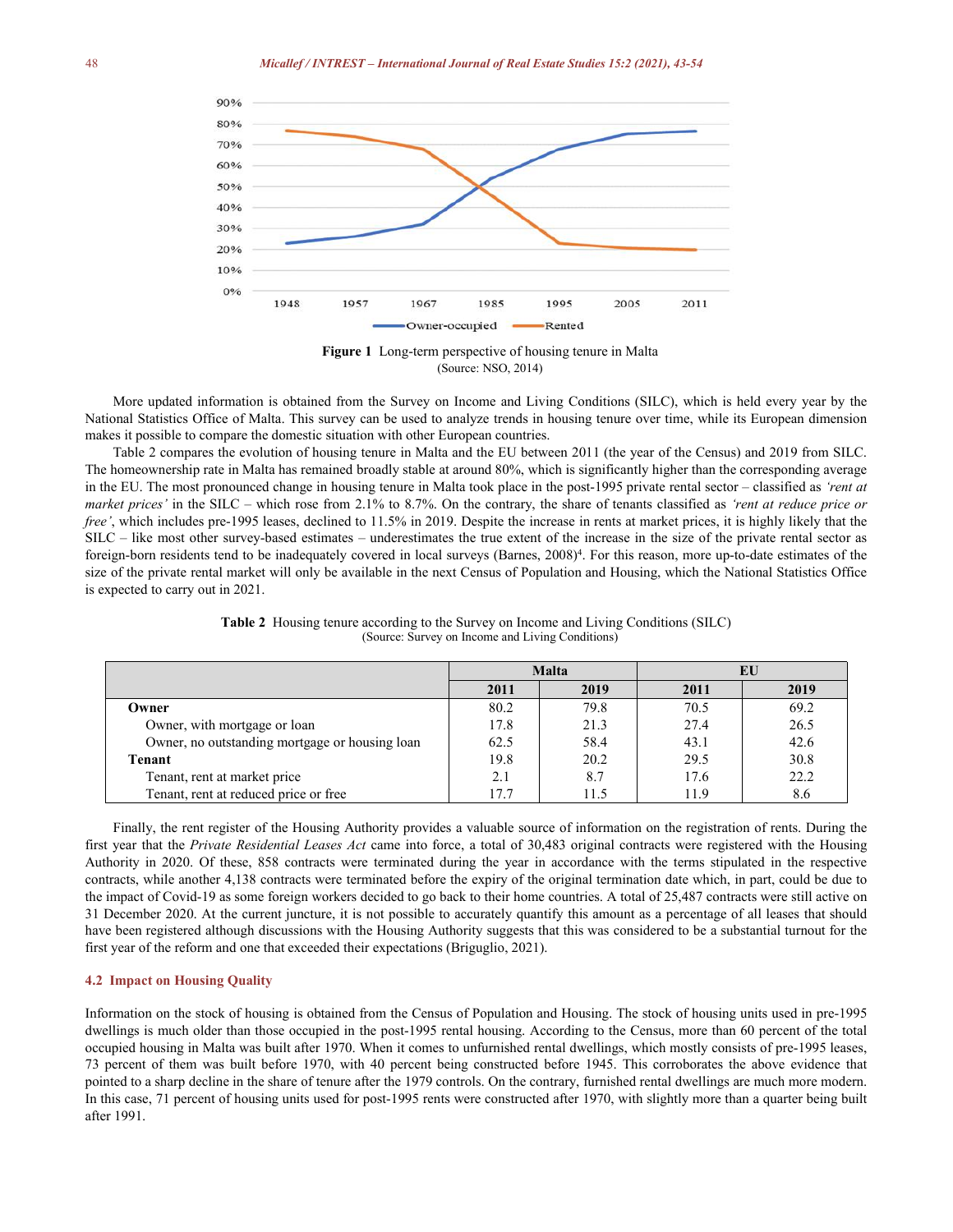The overall rate of repair of dwellings tends to be correlated with the tenure status. As described above, the low rental values of pre- 1995 leases discouraged landlords from maintaining their property in good condition as the cost of repair often exceeds the annual rental income. This is in line with the empirical evidence in other cities and countries with rent controls (Gyourko & Linneman, 1990; Sims, 2007), which is not surprising given the stringency of controls in Malta, with strong tenant protection and landlords unable to convert their controlled units to recoup their losses (Diamond et al., 2019; Navarro, 1985). Furthermore, some tenants may have lacked the motivation to look for better quality accommodation as this would have been more expensive, even if their preference for housing might have changed (Diamond et al., 2019; Glaeser & Luttmer, 2003; Sims, 2007). According to the Census, in 2011, only 57 percent of rented unfurnished units (mostly pre-1995) were in a good state, with 38 percent requiring minor or moderate repairs, and 5 percent needing serious repairs or<br>were in a dilapidated state. On the contrary, between 73 percent and 79 percent of a good state, with only 1 percent of each category being considered to need serious repairs oris in a dilapidated state.

#### **4.3 Impact on the SpatialDistribution**

Data on the spatial distribution of pre-1995 leases are available from the 2011 Census. A total of 14,561 units were classified as rented unfurnished (pre-1995) from the private sector in the Census, although Fiott (2021) contends that updated estimates of these protected leases have decreased to between 10,000 and 10,500 units by 2020. According to the Census, more than 70% of these dwellings are concentrated in the harbour district, which as discussed above, was severely affected by the aerial bombings during the Second World War (see Figure 2).



**Figure 2** Distribution of pre- and post-1995 leases by region in the Maltese islands (Source: Housing Authority, 2021; NSO, 2014)

Information from the rent register of the Housing Authority provides a more updated spatial distribution of rental housing across the localities of Malta and Gozo for post-1995 leases. The largest concentration of leases is found in the Northern Harbour region, which today includes the business, retail, and touristic localities of Sliema and St Julian's, as well as Msida with its proximity to the University of Malta. This is followed by the Northern region, with a quarter of all rental leases on the island. The latter includes the locality of St Paul's Bay, a popular touristic hub, which at 16% has the highest concentration of residential contracts registered with the Housing Authority. The distribution of rental contracts across the localities of Malta and Gozo closely mirrors the share of foreigners in the total population of each locality – for instance, the localities of St Paul's Bay, Sliema, St Julian's and Msida have among the highest concentration of foreigners in Malta, which account for more than 25% of the total population in each locality.

The largest discrepancy between pre- and post-1995 leases is found in the Southern Harbour and the Northern region. The former has a high concentration of pre-1995 leases, reflecting the geographical distribution pattern of the population during the war period, but a relatively low share of post-1995 contracts. The opposite is observed in the Northern region, where strong population growth has occurred much later, driven in part by the influx of foreign workers that tend to reside in rental accommodation in the liberalized sector.

The Northern Harbour has a high concentration of both pre- and post-1995 leases, with the highest rents in the country co-existing side-by-side with artificially low ones. For instance, according to the Census, the median rent in the Northern Harbour area for unfurnished rental housing stood at €193 per annum in 2011, which would have increased every three years by the index of consumer price inflation. By means of comparison, already in 2011, the median rent for a furnished rental accommodation (post-1995) in this region stood at  $64,200$ per annum, while contracts from the Housing Authority register indicate that, at the end of 2020, the rent for a two-bedroom apartment in the Northern Harbour region stood at  $\epsilon$ 781 per month ( $\epsilon$ 9,367 per annum). While the Census figures do not control for the characteristics of the dwellings, such as the type of property or its physical condition, the sheer magnitude of the discrepancy between market and controlled rents indicate the extent to which rents in controlled properties have become detached from market realities over the years and exacerbated the sense of injustice felt by the landlords of these units.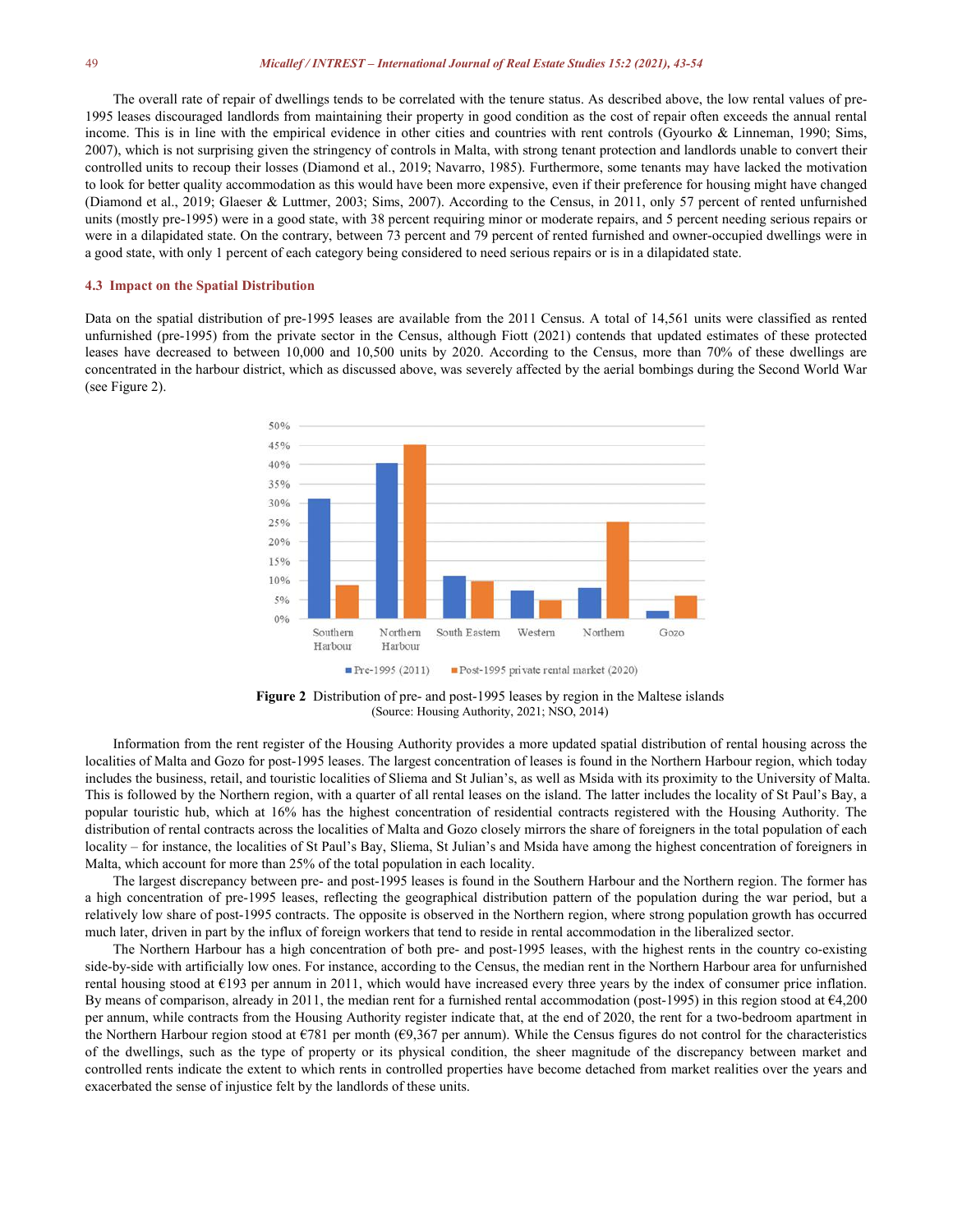#### **4.4 Impact on the Socio-Economic Characteristics ofTenants**

The distinction between the two rent regimes is further illustrated by the age of the reference person occupying the dwelling (see Figure 3). According to the Census, households in post-1995 tenancies (rented furnished) tend to be relatively young and the reference person in 57% of these households was less than 46 years in 2011. On the contrary, households in the rented unfurnished sector (pre-1995) tend to be relatively older, with 65% of them having their reference person above 56 years in 2011. Inefficient allocation of housing could not be excluded, due for instance to lock-in effects (Diamond et al., 2019; Sims, 2007), since a quarter of pre-1995 units consisting of relatively large units – terraced houses or townhouses, semi or fully-detached houses and farmhouses – compared to less than 10% for the post-1995 sector.



**Figure 3** Distribution of households in the rental market in 2011 (Source: NSO, 2014)

More updated information about the household characteristics of tenants in both categories, as well as how they compare with homeowners, is available from the SILC survey. In 2019, around 60% of tenants classified as renting at market prices were households without dependent children, while the remaining 40% had dependent children living with them. More disaggregated data suggests that, in the former category (i.e. households without dependents), the largest category consists of two adults living together, followed by single individuals. On the contrary, the share of tenants renting at reduced prices or for free – this category includes not only the pre-1995 leases but also other categories such as social housing – are more equally spread between those that have dependent children and those that do not. The household structure of tenants that are renting at market prices differs considerably from those that are homeowners, especially those with a mortgage, who tend to be relatively younger than those without a mortgage. Around two thirds of households that are homeowners with a mortgage have dependent children living with them.



Figure 4 Household structure of different categories of homeowners and renters (Source: SILC)

Since 2011, however, the private rental market has evolved significantly, primarily as a result of the sharp increase in the foreign workforce, which tend to rely heavily on this sector for accommodation. According to administrative statistics, the number of foreign workers stood at 67,596 in 2019, an increase of more than 55,200 individuals compared to 2011. To put this figure in perspective, according to the Census, the combined total population of the largest three localities in Malta – Birkirkara, Mosta and St Paul's Bay – amounted to slightly less than 58,000 in 2011. This illustrates the extent of the increase in demand for rental accommodation experienced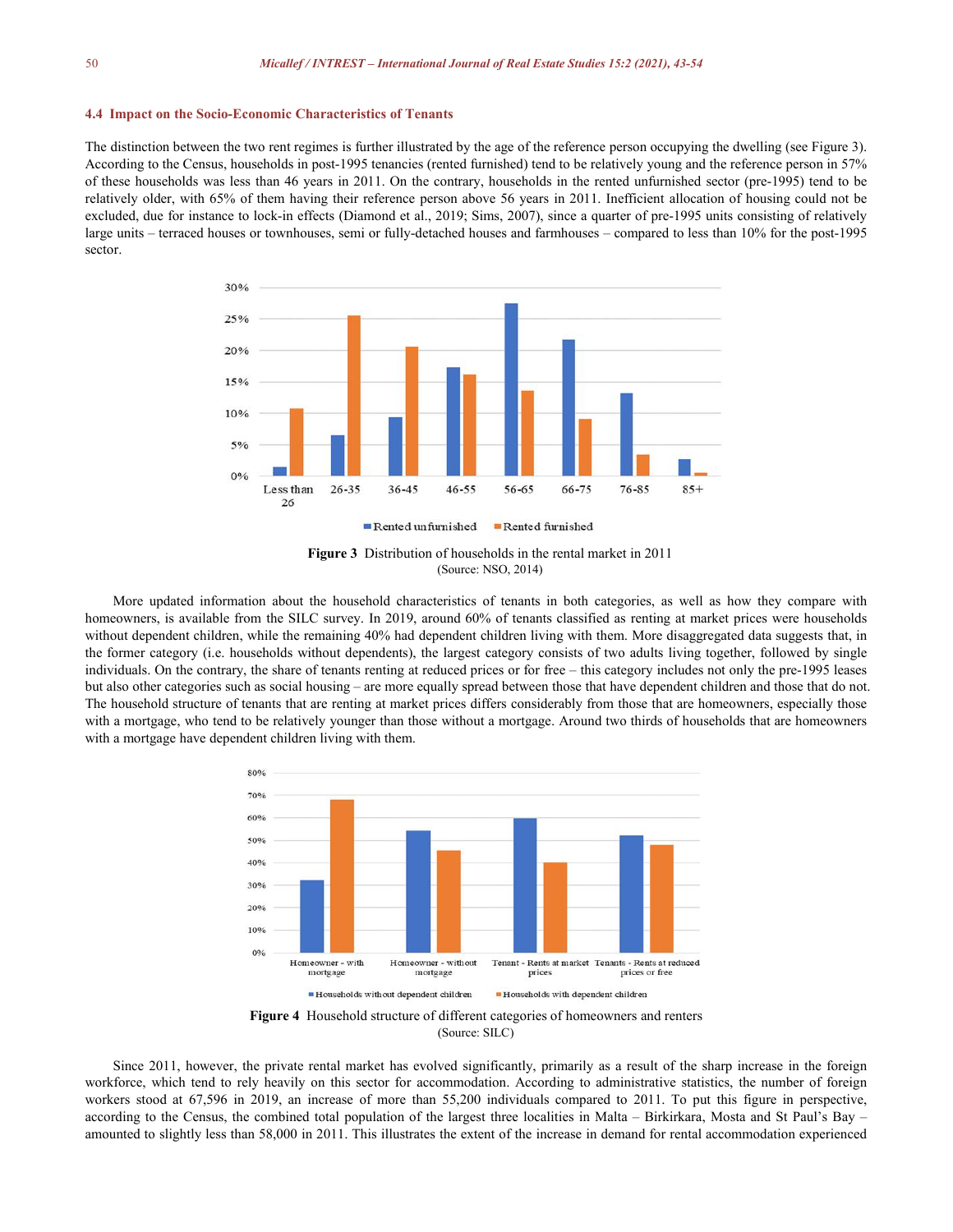since 2011. Foreign workers tend to be relatively young, with 63% of them aged between 30 and 54 years in 2019, while another 21% being in the 25 to 29 age bracket. As a result of these developments, the snapshot provided by the Census in 2011 provides an outdated picture of the size and composition of the rental market. The reliance on the private rental sector is especially prevalent for recently arrived foreign workers and those with temporary migration intentions<sup>5</sup>. Borg (2019) estimates that most foreign workers remain in Malta for a relative short period of time, with almost half of them leave the country after two years. This may suggest a preference for flexibility in terms of the length of the rental lease. Indeed, a close inspection of the registered leases from the HousingAuthority indicates that more than 80% were signed with foreign tenants, with almost three quarters of all contracts having a one-year duration (Debono et al., 2021).

#### **4.5 Impact on Rents**

In the post-1995 sector, developments in private sector rents reflect the interplay between the demand and supply for rental housing. One major limitation in Malta is the absence of an official rent index, which was never compiled by the National Statistics Office, in part as a direct consequence of the history of rent controls. In the absence of an official rent index, alternative sources of information must be used to assess price developments in this sector. In this regard, information is available from three main sources, one based on an annual survey with real estate agents, the use of advertised rents collected from publicly available sources and the register of the Housing Authority.

The Estate Agents Rent Survey (EARS) is based on an annual survey of real estate agents for properties situated in a residential area of good quality in selected localities in Malta 6 . The primary purpose behind the collection of this data isto compare the relative cost of living in different cities of civil servants working for EU institutions, which is then used to adjust their salaries. For this reason, it is likely that these properties command rents that are higher than the national average. According to this survey, rents for apartments increased between 10%-12% per annum on average between 2013 and 2017, before slowing down to 5%-7% over the period 2018-2019. In euro terms, two- and three-bedroom apartments in 2020 stood on average at around  $\epsilon$ 1,200 and  $\epsilon$ 1,550 per month, respectively.

The growth in rents can also be assessed from adverts posted online (Debono et al., 2020; Ellul, 2020). The use of advertised prices, which are set prior to the negotiation process that takes place between lessors and prospective lessees, tend to be higher than contract prices but still provide valuable insights on rental price dynamics. Debono et al. (2020) use advertised listings to track the developments in rents over time. Like the EARS survey, these adverts cover mostly properties of good quality, posted online by estate agents. This database insufficiently covers the lower end of the market and excludes properties whose landlord doesnot use the services of estate agents. The latter share is likely to be rising over time as landlords are increasingly making use of social media to advert their properties online, thus by-passing the estate agents. The results, shown in Figure 5, indicate that the growth in rents had started to slow down throughout 2019, albeit it remained at a relatively high rate, broadly in line with the EARS survey. Advertised rents however contracted sharply in 2020, amplified by demand and supply side factors associated with Covid-19 7 .



The introduction of the rent register provides an additional source of information on registered rents. In Malta, slightly less than half of rental agreements in 2020 were set at a price below €700 per month, while at the higher end of the price distribution, around 19% of contracts were registered with a rent exceeding  $61,000$  per month. As expected, significant differences were registered among the regions of the Maltese islands, with the most expensive rents found in the Northern Harbour region and the lowest ones in Gozo (Debono et al., 2021; Micallef et al., 2021). Since the register was only introduced in 2020, it is still not possible to create a rent index using registered contracts. However, time-dummies from hedonic estimates in Micallef et al. (2021) using registered rents showed a broadly similar profile to advertised prices during the pandemic.

As expected, rents in the pre-1995 regime were much lower than those found in the liberal sector and were keptat an artificially low level. These were not affected by the pandemic since these rents do not depend on market forces. As discussed above, the 2009 reform imposed a minimum rent of  $\epsilon$ 185 per annum, amounting to around  $\epsilon$ 15.40 per month, unless agreed otherwise by both parties. This amount was expected to be adjusted automatically every three years by the increase in the index of price inflation. It must be said that in the 2009 reform, the government was very cautious with regard to the potential negative social impact of the reform by setting the inflation base to 100 in 1960 rather than in 1946. The adoption of the latter would have resulted in the minimum value of pre-1995 rents increasing to €830.27 per annum instead of €185. However, following the announced reform of pre-1995 leases in 2021, landlords will now be allowed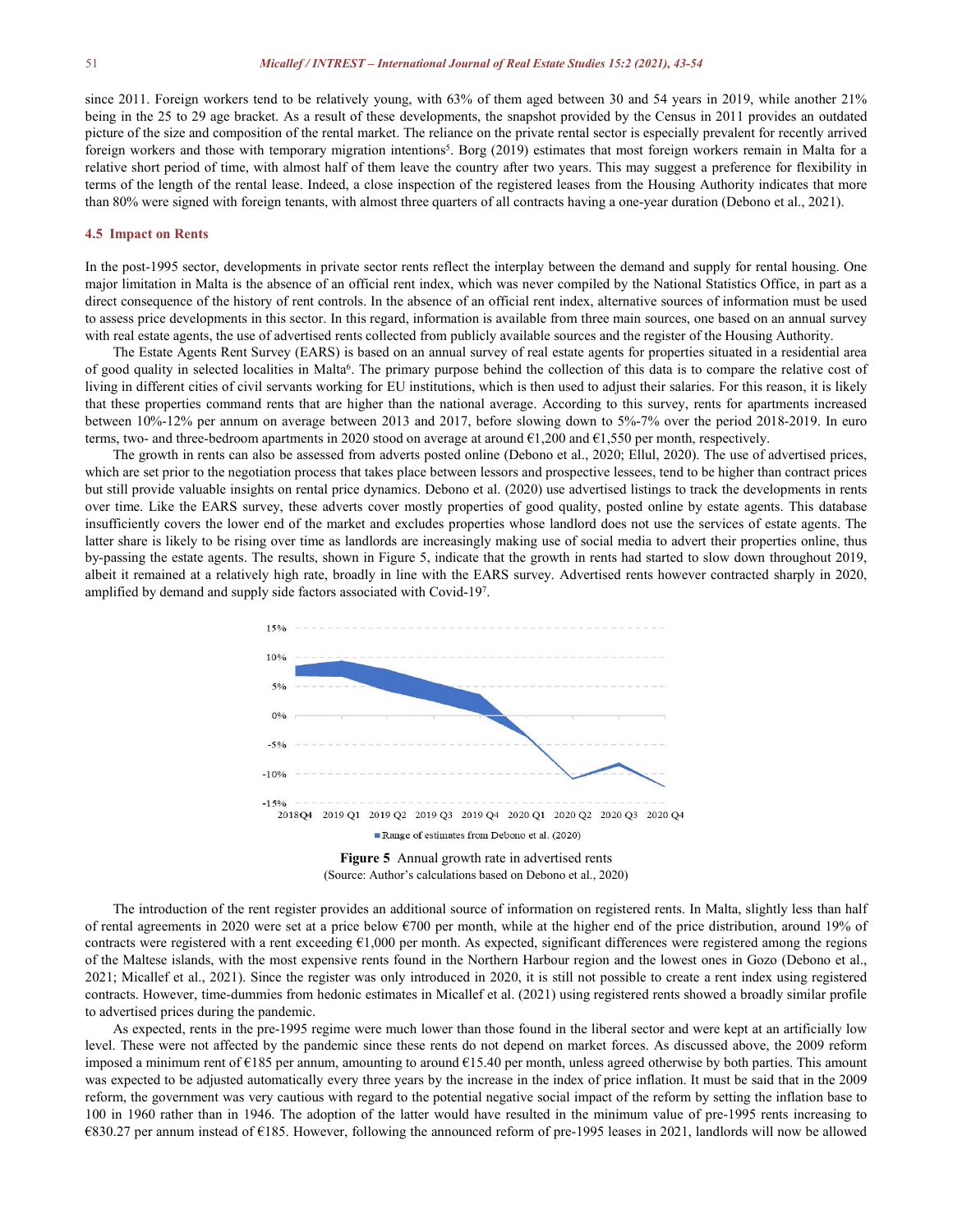to request the RRB to increase rent to 2% of the fair market value of the property, which in turn should help to narrow the gap, though not eliminate it, in rents compared to the pre-1995 leases negotiated on the open market.

# **5.0 DISCUSSION AND CONCLUSIONS**

This study has described the current state-of-play of the private rental market in Malta within its historical regulatory and political environment since the early 20<sup>th</sup> century, which has been characterized by the institution of rent controls. The overall conclusion from the literature on rent controls was succinctly summarized by Navarro (1985, p. 90): "the economics profession has reached a rare conclusion: rent control creates many more problems than it solves". This is important in the context of present-day realities with rent regulations being introduced in a number of cities, both in Europe and in the US, to curb the rise in housing costs. Despite this near unanimous conclusion (Jenkins, 2009), however, some caveats are in order.<br>First, a more holistic assessment should take into account other features that affect the relationship between tenants and landlords

(Haffner et al., 2008). In Malta, rental policy since the  $20<sup>th</sup>$  century oscillated between periods of tight controls – to the benefit of existing tenants – and laissez-faire – to the benefitof landlords, with these two regimes sometimes coexisting side-by-side. In addition to rent controls, other important features of tenancy legislation include, among others, contract duration, deposit requirements, eviction notification requirements and the efficiency of judicial proceedings (Cuerpo et al., 2014). The 2020 reform tackled many of these issues for the post-1995 regime, addressing the previous regulatory vacuum. In addition, the Housing Authority, in its capacity as the regulator of the housing market in Malta, has also set up a multi-disciplinary Rent Observatory to regularly analyze and scrutinize the data collected and the impact of the regulation on the rental market (Briguglio, 2021; Housing Authority, 2021; Xerri, 2021).

Second, in housing markets, details matter and while cases studies offer detailed insights of the effects of rent controls in particular jurisdictions, the results cannot always be easily generalizable. For instance, expectations are likely to play a key role and uncertainty about future regulation is likely to be a crucial factor. Especially in countries with a long history of rent controls, like Malta, the introduction of rent regulations may affect the expectations of landlords and developers on the future regulatory environment, potentially presaging a political shift toward more pro-tenant regulation or the application of stricter forms of controls in the future. In this regard, besides to the involvement of all stakeholders in the sector during a rather lengthy discussion period, including a White Paper published in 2018, the 2020 reform only introduced 'light-touch regulation' (Housing Authority, 2021, p. 9) and no measures were taken to interfere directly with the price mechanism.

Finally, rent controls are only one aspect of the housing regulation (Kholodilin, 2020). In addition to rent controls, housing markets are also impacted, among others, by planning processes, zoning regulations, land use and building regulations (e.g. floor area ratios) and regulations affecting the provision of infrastructure and transport networks for construction developments. Hence, any analysis ofthe rental market should be understood within the broader framework of the housing market and its interaction with other policies and incentives, such as taxation, social policy, monetary policy and macro-prudential regulation.

Historical experience suggests that, once in place, rent controls tend to be politically difficult to remove. Malta is a case in point, where despite the introduction of various reforms over the years, it was only in 2021 that the government decided to address the situation, at a huge fiscal cost, almost a century since the first-generation controls were introduced. This is an important lesson for policy makers in cities currently contemplating the introduction of 'temporary' rent controls. In Malta, the duration of the controlled regime was longer – perhaps substantially longer than policy makers intended at the time of their introduction, which subsequent policy makers found increasingly difficult to remove – and, in most instances, more stringent than the empirical studies cited in the literature (Autor et al., 2014; Diamond et al., 2019; Sims, 2007). In addition to the distortions in the housing market that rent controls introduced – ranging from the residualisation of the rental sector as supply was curtailed (Haffner et al., 2008; Kholodolin & Kohl, 2021), a deterioration in housing quality due to lower maintenance by landlords (Gyourko & Linneman, 1990; Sims, 2007), an increase in vacant dwellings (Vakili-Zad, 2007), legal challenges brought by aggrieved landlords in front of Maltese Courts and the ECtHR (Xerri, 2017, 2018), and the emergence of a dual market – it also resulted in the deterioration of the statistical infrastructure to collect data on this sector. Only in the last few years, following the sharp influx of foreign workers, were analysts able to collect advertised prices on rents from publicly available sources, a common source of information in rental studies (Bailey, 1999; Oust, 2018). In addition to the low demand for rental housing prior to the increase in migration, in part this was due to the absence of an obligatory registration system, which was only introduced following the 2020 reform. As a result, till this day, there is no official rent index in Malta published by the National Statistics Office.

Up until 2020, the available information on the private rental market fell significantly short of what was required for a holistic assessment of this sector. From this perspective, the introduction of the 2020 rent reform for the post-1995 sector, in addition to providing a set of minimum standards to professionalize the rental market, also facilitated data collection efforts through the rent register. This information provided an alternative source of information to complement the other data sources, which tend to be outdated, inadequately covering the main category of tenants in Malta, or focus solely on specific segments of the market. Hence, the information from the register provides a more detailed and complete view of the private rental market in Malta. The introduction of this register goes in the direction of the recommendations put forward by Borio and Lowe (2002, p. 28) on data collection efforts to address data gaps on housing statistics: "The first is more and better data. There is, in particular, a remarkable dearth of data on real estate prices [...] Data gathering has so far been largely left to the initiative of private firms, which naturally tailor the data to their own requirements. Given the 'public good' properties of the data, there seems to be a good case for official authorities to put efforts in this area". This advice is still valid today and the 2020 reform constitutes a step in the right direction. The availability of this data will also open interesting avenues for research and policy applications, including on rental affordability, which previously were very difficult to conduct with the available data.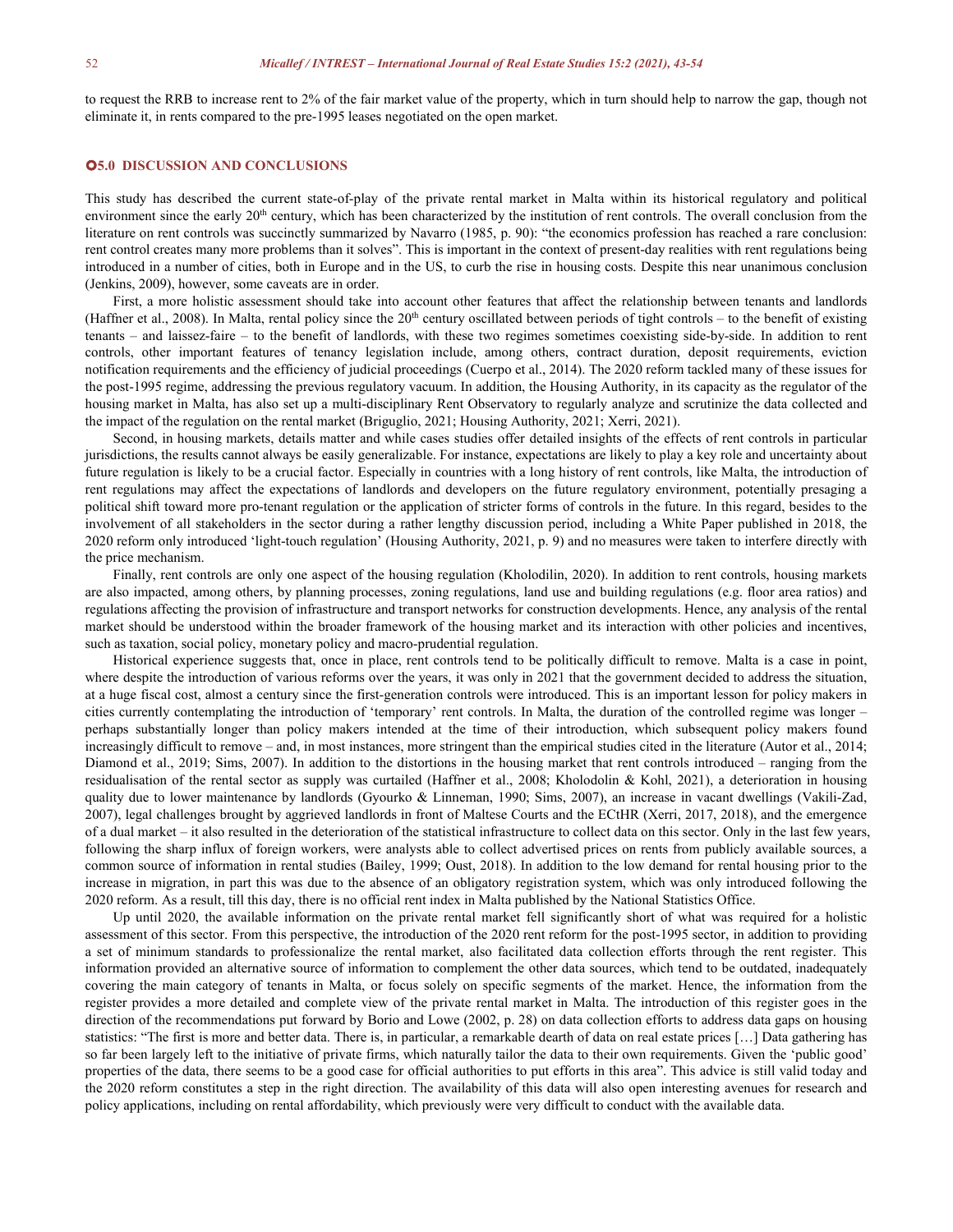#### **Notes**

- (1) The classification of different 'generations' of rent controls is not without its critics. For instance, Lind (2001) argues that this distinction is too crude given the different types of regulations involved, especially in the second-generation controls, and instead proposes an alternative typology that distinguishes between categories of tenants and the different objectives of these regulations.
- (2) Shortly after their arrival in Malta in 1530, the Knights of St. John had established the '*Officio delle Case*', a special tribunal with the objective of controlling rent increases and prevent unnecessary evictions. This tribunal remained in place throughout the entire period of the Knights' rule in Malta.
- (3) These were typically granted for 17 years but in some cases, they were granted for an even longer period.
- (4) This might be due to the under-coverage of recently arrived foreign workers from the sample frame, the exclusion of households in collective accommodations and the low response rate of migrants in surveys. Further details are available in Barnes (2008).
- (5) Evidence from the UK suggests that 76% of recently arrived migrants (defined as being in the UK for less than 5 years) relied on the private rental market for accommodation, compared to 39% among all migrants. By contrast, migrants who have been in the UK for a longer period, say 20 years or more, tend to have similar housing accommodation to UK-born residents (see Vargas-Silva and Fernández-Reino, 2019 for more details).
- (6) In Malta, the Estate Agents Rent Survey is conducted by the National Statistics Office in collaboration with Eurostat. Further details are available from: https://ec.europa.eu/eurostat/web/civil-servants-remuneration/estate-agency-rent-surveys
- (7) See Cutajar (2021) for further details on the events in the private rental market in Malta during the early stages of the pandemic using a survey on tenants and landlords.

#### **Acknowledgement**

The author would like to thank Aaron G Grech, Leonid McKay, Kurt Xerri, Marie Briguglio, Nathaniel Debono and Reuben Ellul for helpful comments and suggestions on earlier drafts of this paper. Helpful comments by three anonymous referees are also acknowledged.

#### **References**

Andersson, R., & Söderberg, B. (2012). Elimination of rent control in the Swedish rental housing market: Why and how? *Journal of Housing Research*, *21*(2), 159- 181.

Arnott, R. (2003). Tenancy rent control. *Swedish Economic Policy Review*, *10*(1), 89-121.

- Ault, R. W., Jackson, J. D., & Saba, R. P. (1994). The effect of long-term rent control on tenant mobility. *Journal of Urban Economics, 35*(2), 140-158.
- Autor, D. H., Palmer, C. J., & Pathak, P. A. (2014). Housing market spillovers: Evidence from the end of rent control in Cambridge, Massachusetts. *Journal of Political Economy*, *122*(3), 661-717.
- Bailey, N. (1999). Deregulated private renting: A decade of change in Scotland. *Netherlands Journal of Housing and the Built Environment*, *14*(4), 363-384.
- Barnes, W. (2008). Improving migrant participation in the labour force survey: A review of existing practices in European Union member states. *Survey Methodology Bulletin, 63*, 25-38.
- Basu, K., & Emerson, P. M. (2000). The economics oftenancy rent control. *The Economic Journal*,*110*(466), 939-962.
- Borio, C., & Lowe, P. (2002, July). Asset prices, financial and monetary stability: Exploring the nexus (BIS Working Paper No. 114). Basel: Bank for International Settlements.
- Borg, I. (2019, January). *The length of stay of foreign workers in Malta* [Policy note]. Valletta: Central Bank of Malta.
- Briguglio, M. (2021). The impact of the 2020 Private Residential Leases Act Insights from economics. In *The Annual Malta Residential Rental Study* (pp. 65-75). Floriana: Housing Authority.
- Camilleri, D. (2010, January 27). Rent reform and market value. *The Times (Malta) Property & Construction Supplement.* Retrieved from https://www.dhiperiti.com/wp-content/uploads/2013/10/3.-Rent-Reform-and-Market-Value-The-Times-Property-Construction-Suppliment-27-Jan-20101.pdf
- Camilleri, D. (2011). A long-term analysis ofhousing affordability in Malta. *International Journal of Housing Markets and Analysis, 4*(1), 31-57.
- Cuerpo, C., Kalantaryan, S., & Pontuch, P. (2014, April). *Rental market regulation in the European Union* (Economic Papers No. 515). Brussels: European Commisson.
- Cutajar, S. (2021). Housing Authority survey on the impact of COVID-19 on private residential leases. In *The Annual Malta Residential Rental Study* (pp. 44-64). Floriana: Housing Authority.
- Debono, N., Ellul, R., & Micallef, B. (2020). *A hedonic index for private sector rents in Malta* (Research Bulletin, pp. 5-12). Valletta: Central Bank of Malta.
- Debono, N., Ellul, R., & Micallef, B. (2021). An analysis of private residential leases registered with the Housing Authority in 2020. In *The Annual Malta Residential Rental Study* (pp. 21-36). Floriana: Housing Authority.
- Diamond, R., McQuade, T., & Qian, F. (2019). The effects ofrent control expansion on tenants, landlords, and inequality: Evidence from San Francisco. *American Economic Review*, *109*(9), 3365-3394.
- Ellul, R. (2020, September). *Long-term housing rentals in Malta: A look at advertised listings* [Policy note]. Valletta: Central Bank of Malta.
- Fallis, G., & Smith, L. B. (1984). Uncontrolled prices in a controlled market: The case of rent controls. *The American Economic Review*, *74*(1), 193-200.
- Fiott, J. P. (2021). Leases granted legislation protection in Malta: Past developments and future implications. In *The Annual Malta Residential Rental Study* (pp. 76- 93). Floriana: Housing Authority.
- Glaeser, E. L., & Luttmer, E. F. P. (2003). The misallocation of housing under rent control. *American Economic Review*, *93*(4), 1027-1046.
- Gyourko, J., & Linneman, P. (1989). Equity and efficiency aspects ofrent control: An empirical study of New York City. *Journal of Urban Economics, 26*(1), 54-74.
- Gyourko, J., & Linneman, P. (1990). Rent controls and rental housing quality: A note on the effects of New York City's old controls. *Journal of Urban Economics*, *27*(3), 398-409.
- Haffner, M., Elsinga, M., & Hoekstra, J. (2008). Rent regulation: The balance between private landlords and tenants in six European countries. *European Journal of Housing Policy*, *8*(2), 217-233
- Housing Authority. (2021). *The annual Malta residential rental study*. Floriana: Housing Authority.
- Jenkins, B. (2009). Rent control: Do economists agree? *Econ Journal watch*, *6*(1), 73-112.
- Kholodilin, K. (2020). Long-term, multicountry perspective on rental market regulations. *Housing Policy Debate*, *30*(6), 994-1015.
- Kholodolin, K. A., & Kohl, S. (2021). Social policy or crowding-out? Tenant protection in comparative long-run perspective. *Housing Studies*. Advance online publication. doi.org/10.1080/02673037.2021.1900796